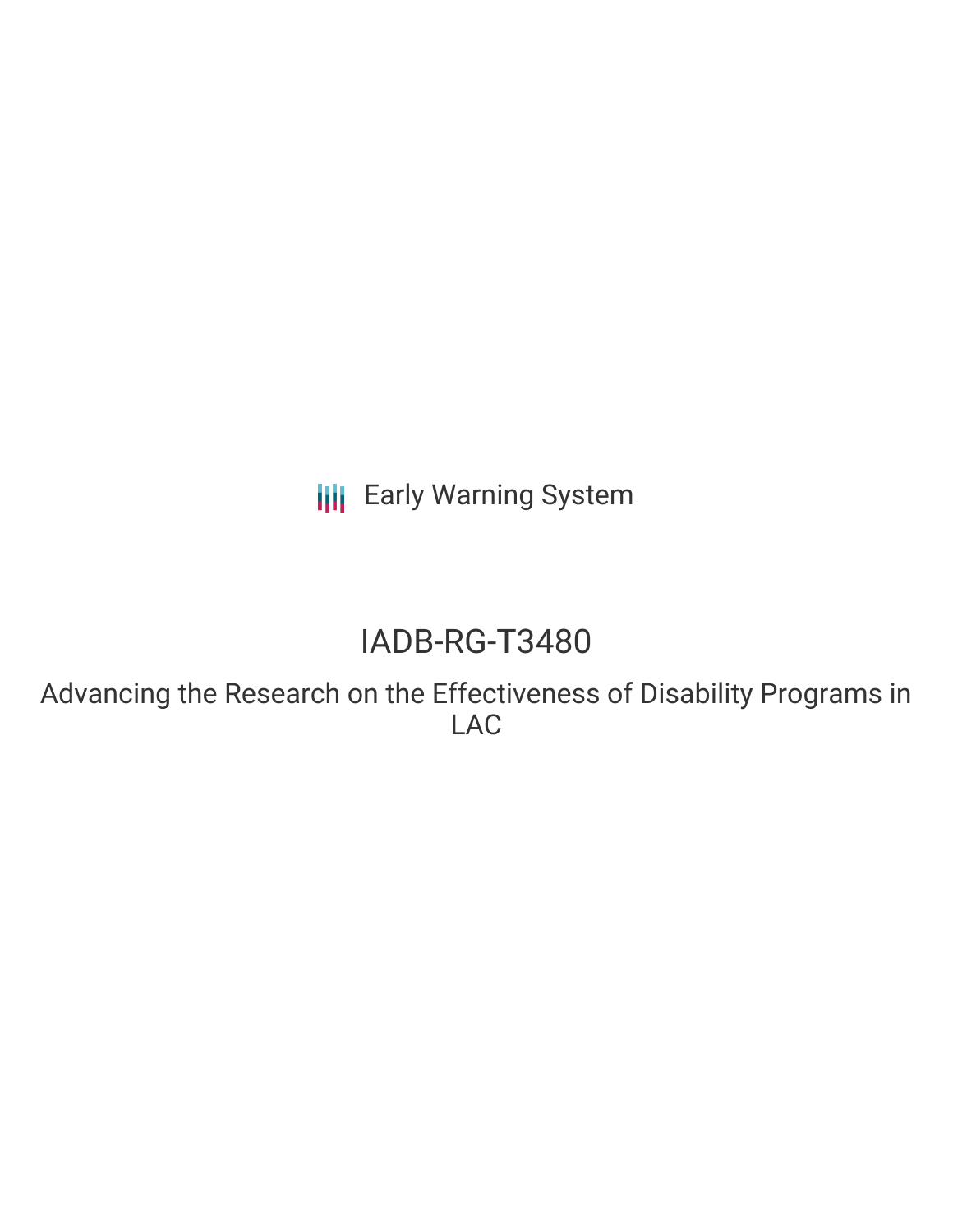

#### **Quick Facts**

| <b>Financial Institutions</b>  | Inter-American Development Bank (IADB)    |
|--------------------------------|-------------------------------------------|
| <b>Status</b>                  | Approved                                  |
| <b>Bank Risk Rating</b>        | С                                         |
| <b>Voting Date</b>             | 2019-09-10                                |
| <b>Borrower</b>                | Regional                                  |
| <b>Sectors</b>                 | Law and Government, Technical Cooperation |
| <b>Investment Type(s)</b>      | Grant                                     |
| <b>Investment Amount (USD)</b> | $$0.35$ million                           |
| <b>Project Cost (USD)</b>      | $$0.35$ million                           |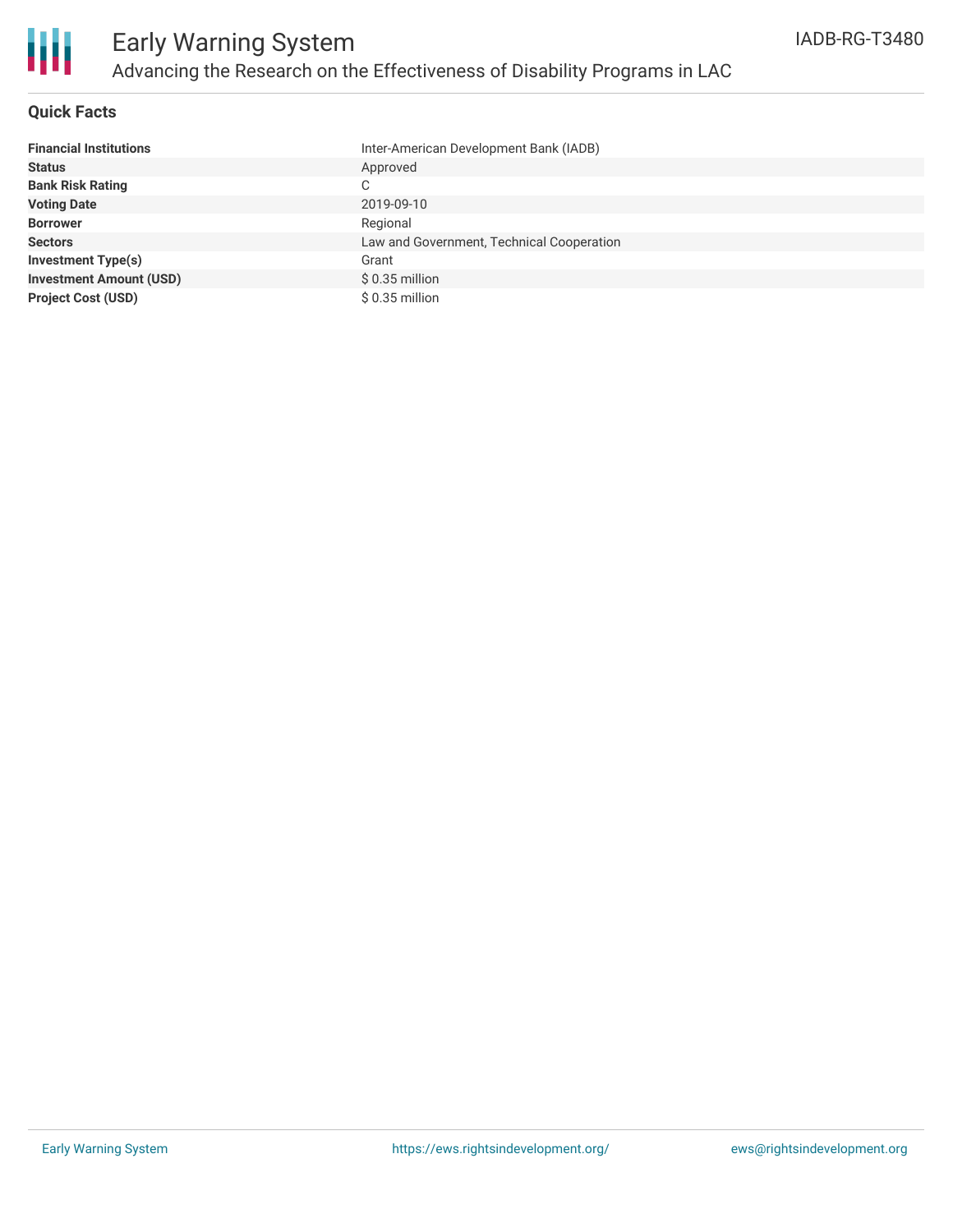

### **Project Description**

The overall objective of this TC is to advance the knowledge on the effects of disability policies and programs in Latin America and the Caribbean. Particularly, this TC will assess the effects of non-contributory income subsidies on the well-being of persons with disabilities.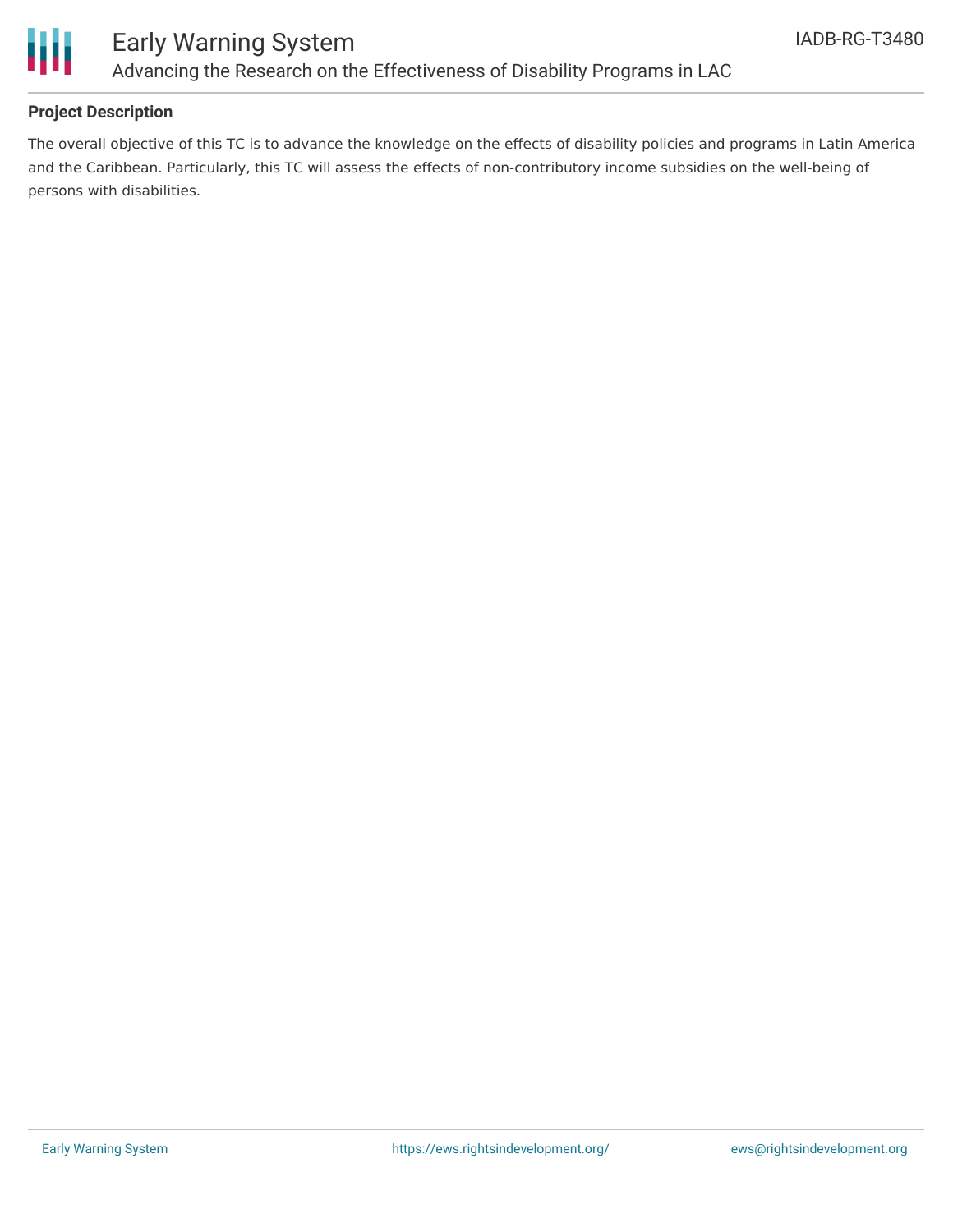

#### **Investment Description**

• Inter-American Development Bank (IADB)

Ordinary Capital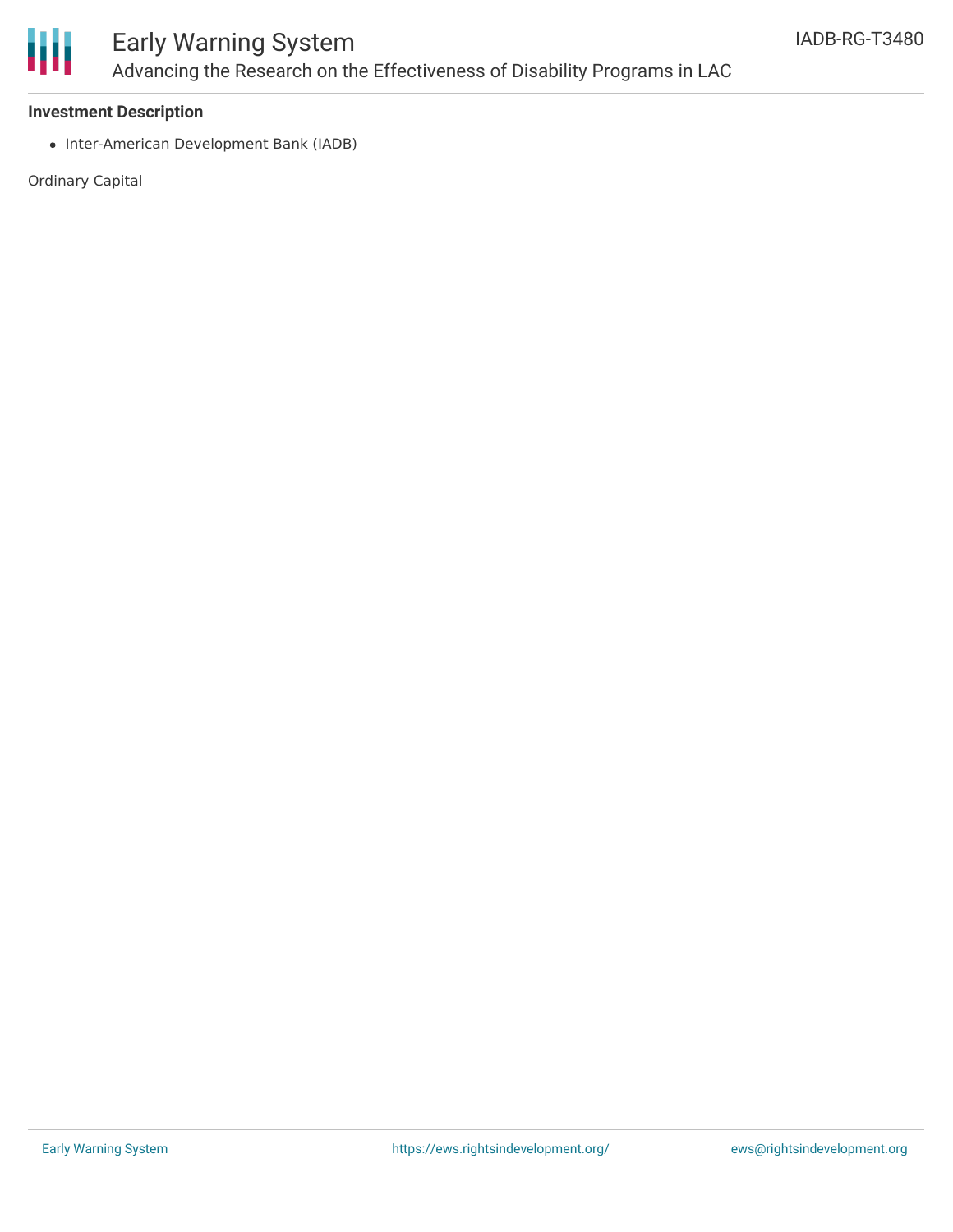#### **Contact Information**

#### ACCOUNTABILITY MECHANISM OF IADB

The Independent Consultation and Investigation Mechanism (MICI) is the independent complaint mechanism and fact-finding body for people who have been or are likely to be adversely affected by an Inter-American Development Bank (IDB) or Inter-American Investment Corporation (IIC)-funded project. If you submit a complaint to MICI, they may assist you in addressing the problems you raised through a dispute-resolution process with those implementing the project and/or through an investigation to assess whether the IDB or IIC is following its own policies for preventing or mitigating harm to people or the environment. You can submit a complaint by sending an email to MICI@iadb.org. You can learn more about the MICI and how to file a complaint at http://www.iadb.org/en/mici/mici,1752.html (in English) or http://www.iadb.org/es/mici/mici,1752.html (Spanish).